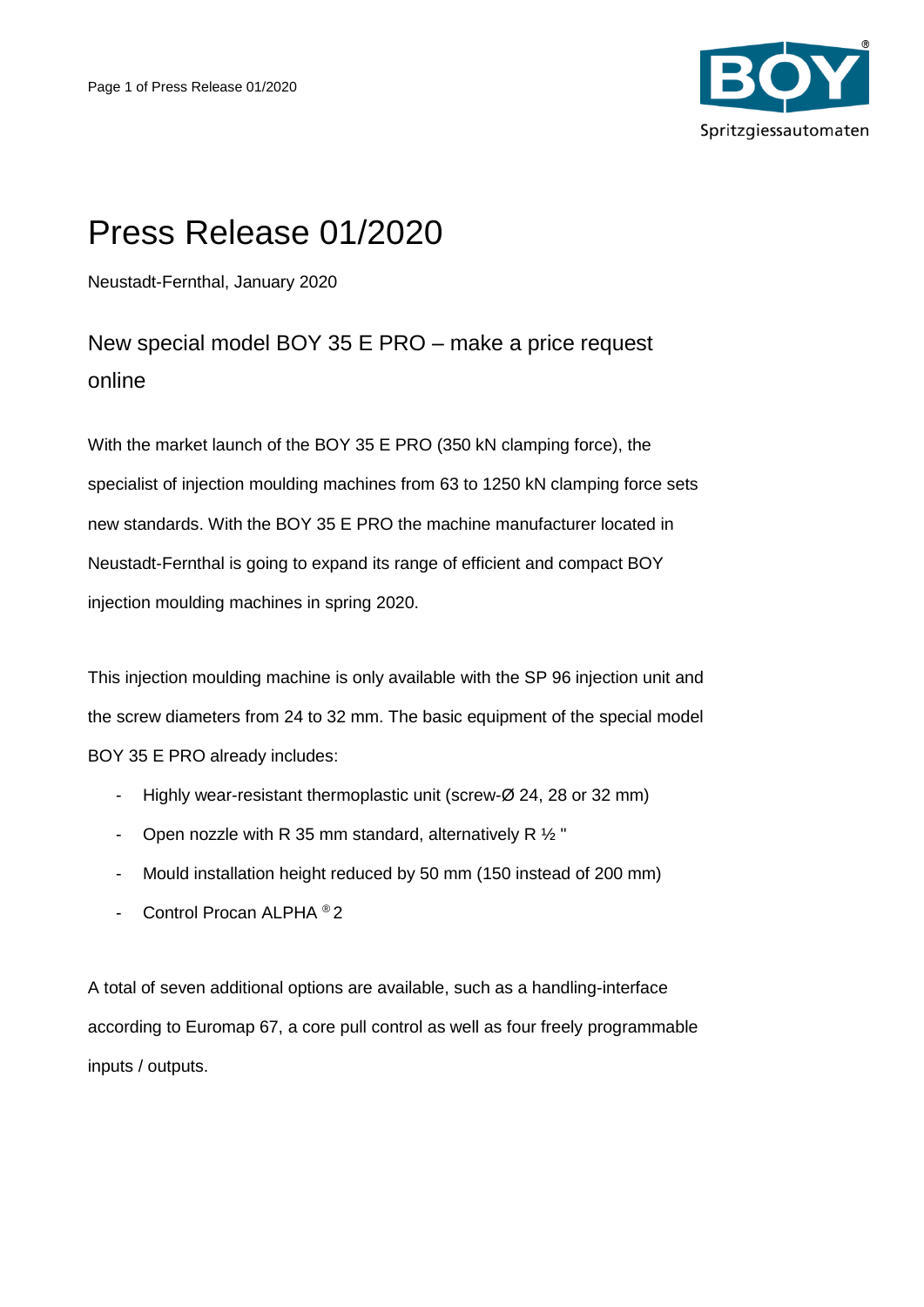

Make a price request online via the machine manufacturer's website. [\(www.dr](http://www.dr-boy.de/bestellung)[boy.de/bestellung\)](http://www.dr-boy.de/bestellung) for this limited special model with the equipment mentioned before.

With a footprint of just 1.96 m², the compact, four-tie-bar injection moulding machine has a clamping force of 350 kN and is equipped with the proven Procan ALPHA ® 2 touch control. Powered by an energy-efficient, servo-motor pump drive, the BOY 35 E PRO convinces with a low energy requirement of less than 0.49 kg / kWh (7 + corresponding to classification according to Euromap 60.1).

In a practical application example, reference-measurements were carried out with other drive technologies. The savings potential of the model of the E series with servo-drive was 8,700 kWh annually with 6,000 operating hours p.a. Thus, up to 4.67 tons of  $CO<sub>2</sub>$  emissions can be saved per year due to the energy consumption that is not required (per kWh =  $537$  g  $CO<sub>2</sub>$  according to the conversion factor of the Federal Environment Agency and the KfW) - an extremely positive savings potential for the BOY 35 E PRO.

Another ecological approach of BOY is the unproblematic processing of sustainable materials on BOY injection moulding machines. Here, the machine and drive concept of the BOY 35 E PRO stands in the focus of a resource-efficient production. The objective is the maximum production output on minimum space. In a direct comparison of competitive machines with a clamping force of 350 kN, the footprint of the BOY 35 E PRO (only 1.96 m²) is up to 40 percent smaller.